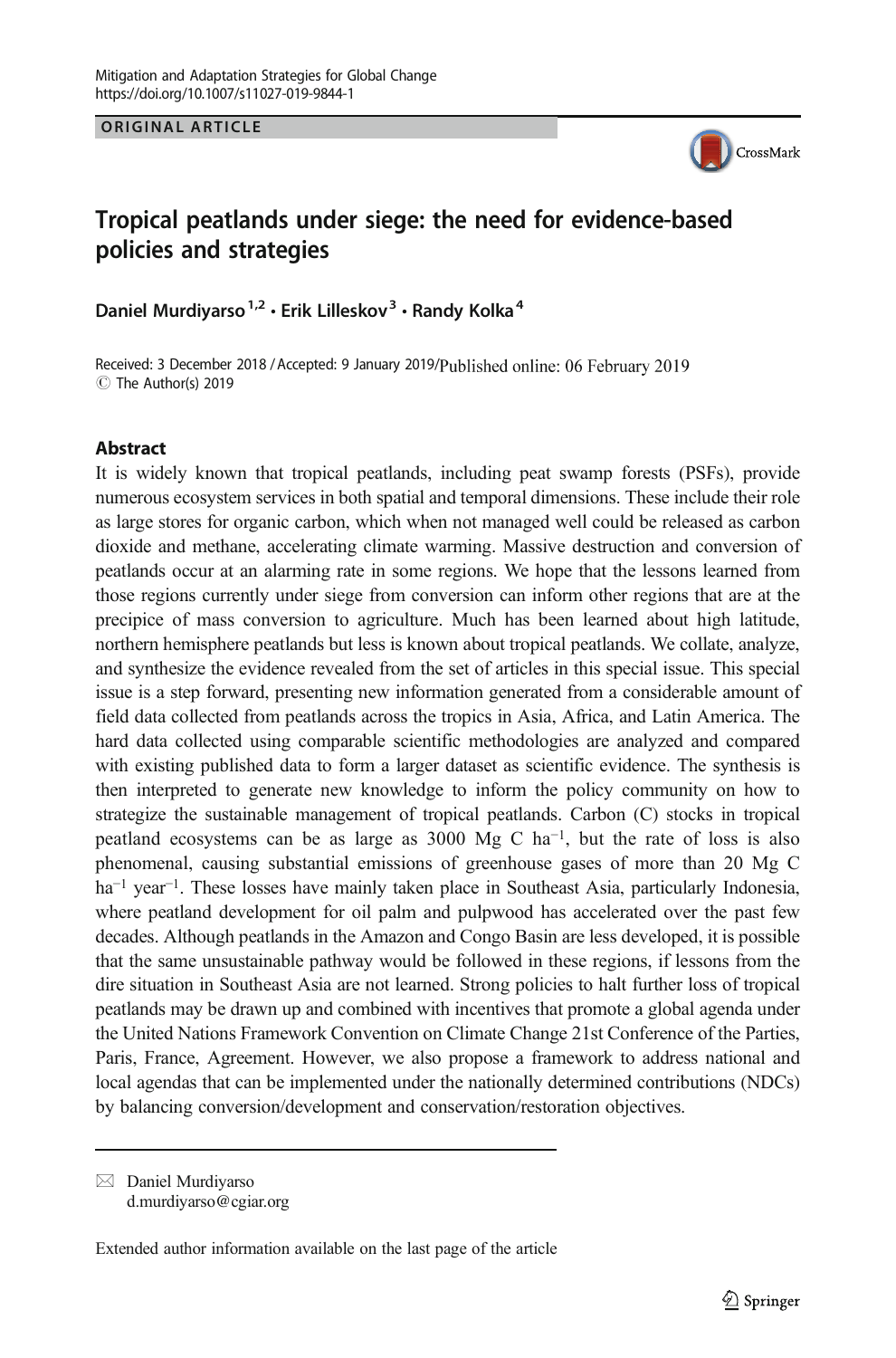**Keywords** AFOLU  $\cdot$  *aguajales*  $\cdot$  *Cuvette Centrale*  $\cdot$  Emission factors  $\cdot$  REDD+ $\cdot$  NDCs

## 1 Introduction

Global change is a multifaceted phenomenon largely driven by human decisions, mainly in the energy and land use sectors. The effect of land use change on emissions of greenhouse gases (GHGs), which in turn drive climate change and global warming, is unprecedented. In the tropics, one of major land uses is the conversion of peat swamp forests (PSFs) to other uses, mainly oil palm and fast-growing tree plantations. Having large amounts of organic carbon, these vulnerable wetland ecosystems have become a major source of atmospheric carbon dioxide  $(CO<sub>2</sub>)$ . Traditionally, they were reported under the agriculture, forestry and other land use (AFOLU) scheme of the Intergovernmental Panel on Climate Change guidelines (IPCC [2006](#page-12-0)). More recently, the wetland sector has been directly addressed using the Wetlands Supplement (IPCC [2014](#page-12-0)), an updated GHG accounting guidance, which continues to improve as more accurate emission factors are made available.

The challenges and opportunities associated with tropical peatland conversions surfaced at the 15th International Peat Congress, which was held in the tropics for the first time in Kuching, Malaysia, in August 2016. Under the theme of Peatlands in Harmony-Agriculture, Industry & Nature, the outcomes of the Congress as portrayed by the media were not shared by a large group of scientists. The scientific community responded that the message ignored the long-term negative consequences of agricultural practices that have been documented in tropical peatlands (Wijedasa et al. [2016\)](#page-12-0). Tropical peatlands in Southeast Asia continue to be converted at an alarming rate, threatening its large stock of carbon, estimated to be approximately 69 Pg C (Page et al. [2011](#page-12-0)). Following drainage of peatlands (Couwenberg et al. [2009;](#page-11-0) Hirano et al. [2012](#page-11-0); Carlson et al. [2015\)](#page-11-0) and fire (Jaafar and Loh [2014;](#page-12-0) Chisholm et al. [2016](#page-11-0); Stockwell et al. [2016\)](#page-12-0), the contribution of GHGs to global warming has accelerated and reaches a globally significant scale. For example, the daily fire emissions from Southeast Asia in one single El Nino event during September–October 2015 resulted in a daily emission rate of GHGs that exceeded that of 28 European Union countries combined (Huijnen et al. [2016\)](#page-11-0).

A scientific session on tropical peatlands was organized at the 125th Anniversary Congress of the International Union of Forestry Research Organizations (IUFRO) held in Freiburg, Germany, in September 2017. This synthesis presents an overview of this set of scientific papers presented in a special issue of this journal with the theme of "Tropical peatlands under siege: the need for evidencebased policies and strategies." The special issue features cases across the tropics, especially from Indonesia, Peru, and the Republic of the Congo. The lessons learned from Indonesia can be shared with Peru and the Republic of the Congo in the context of mitigating climate change by reducing GHG emissions due to PSF deforestation and degradation. The information and data gathered, including emission factors generated from the work in these regions, may be directly used for GHG inventories under the new guidelines specially designed for wetlands, including peatlands (IPCC [2014](#page-12-0)).

Most tropical peatlands in Southeast Asia have been under siege since the 1980s and continued to be converted in the following two decades (1990–2010), with a total deforested area of 3.1 Mha (Miettinen et al. [2012a](#page-12-0)). Efforts to halt further deforestation and degradation were launched in Indonesia in 2011 by imposing a moratorium under Presidential Decree No. 10/2011. National policy efforts to restore degraded peatlands materialized 5 years later with Presidential Decree No. 1/2016, which established a new government unit, the Peatland Restoration Agency, which is tasked to restore more than 2 Mha of degraded PSFs (BRG [2016](#page-11-0)).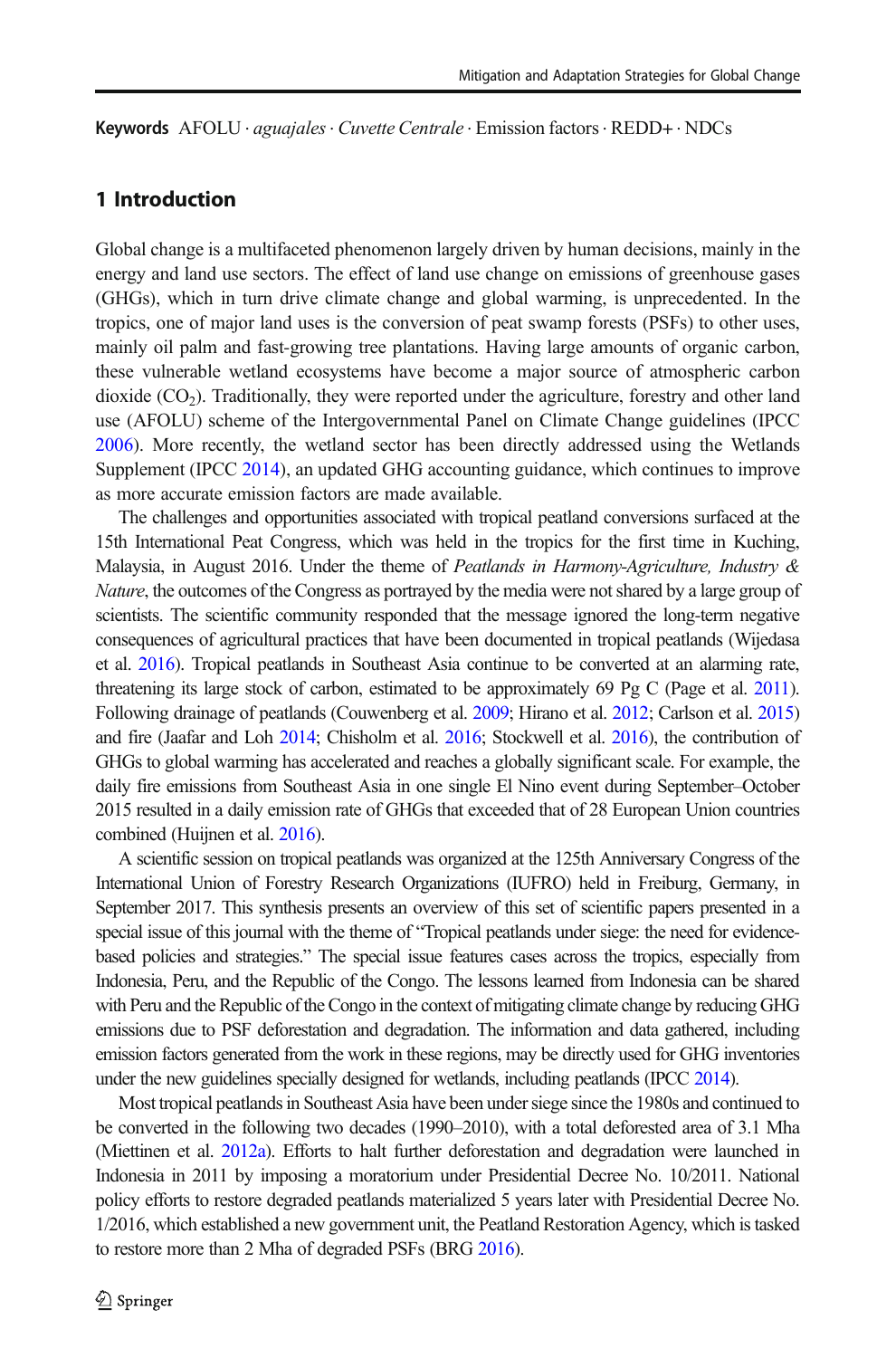These ambitious top-down policies need the scientific community to help guide the policy to meet the multiple objectives envisioned, including GHG emission reduction. Multiple studies in this issue generated data that can be used to refine emission factors (e.g., Murdiyarso et al. [2018;](#page-12-0) Basuki et al. [2018](#page-11-0); Saragi-Sasmito et al. [2018;](#page-12-0) van Lent et al. [2018\)](#page-12-0), which are critical to quantifying the importance of tropical peatlands in global GHG budgets. The data reported in this special issue enrich existing information, including the published emission factors in the Wetland Supplement of the IPCC guidelines (IPCC [2014\)](#page-12-0).

The method of our assessment in this special issue of papers is to understand the drivers of peatland conversion in Indonesia and then consider whether those drivers could lead to similar patterns in other tropical regions. The Peruvian Amazon, where extensive lowland peatlands occur, was hypothesized as a region that could be susceptible to mass conversion if drivers of change aligned that were similar to those in Indonesia (Lilleskov et al. [2018](#page-12-0), this issue). Major questions guiding this assessment include: To what extent can the drivers of land use change be identified? How do land use change trajectories affect the release of stored carbon into the atmosphere? Can lessons learned from policy development in Indonesia inform the kinds of policies and measures that would be appropriate for other regions and countries? Similar questions may be asked for the less disturbed tropical peatlands recently discovered in the Congo Basin (Dargie et al. [2018](#page-11-0), this issue).

This synthesis aims to connect options of policies and measures with Nationally Determined Contributions (NDCs) under the United Nations Framework Convention on Climate Change 21st Conference of the Parties, Paris, France, Agreement and mitigation strategies. Globally agreed mechanisms such as Reduced Emissions from Deforestation and forest Degradation (REDD+) and Nationally Appropriate Mitigation Actions (NAMAs) are also discussed.

## 2 Regional trends

The largest distribution of peat volume is found in South America, estimated to be 30, 100, and 5 times more peatland volume in Brazil, Colombia, and Peru than previously estimated, respectively (Fig. 1; Gumbricht et al. [2017\)](#page-11-0). Clearly, these discrepancies call for greater levels



Fig. 1 MODIS-based tropical wetland distributions, including peatland distributions in South America, Africa, and Asia derived from an expert system model, and the associated peat volume (adapted from Gumbricht et al. [2017](#page-11-0))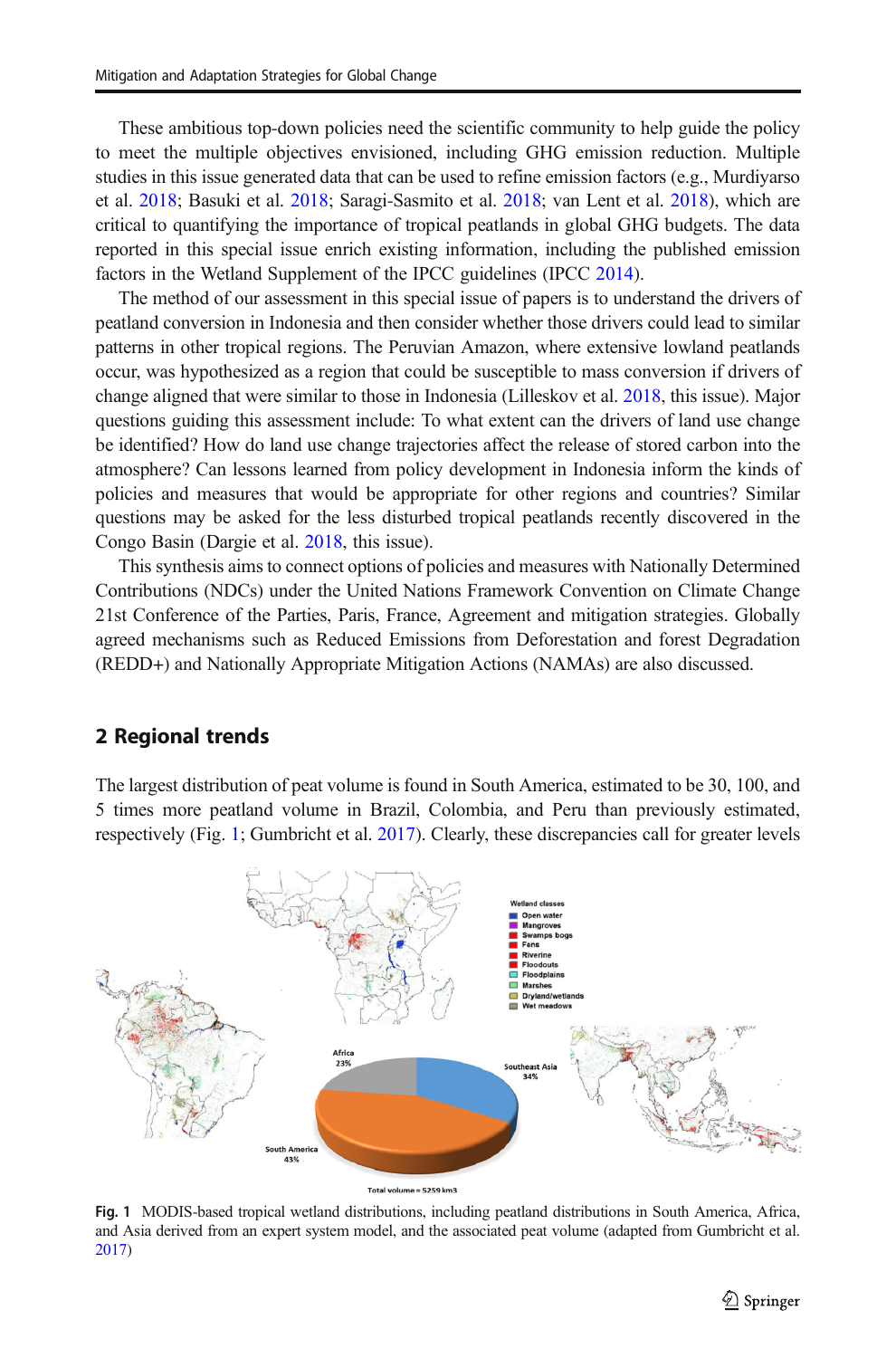of ground-truthing of stocks, assessment of land use change, and the measurement of emissions of these remote peatlands.

Tropical peatland forest logging in Southeast Asia started in the late 1970s and early 1980s, but it mostly took place in lowland dipterocarp-dominated forests in Indonesia and Malaysia. This policydriven logging was associated with land development for agriculture and human settlement. Since the early 1990s, peatlands in Sumatra, Indonesia, became very attractive to investors for oil palm and pulpwood plantations. The World Bank predicted that more than 5.5 Mha of peatlands would be converted into plantations; however, this estimate was not achieved and the area converted was only 2.5 Mha in 1998 due to the economic downturn in 1997 (Murdiyarso and Adiningsih [2007](#page-12-0)), despite the application for expansion in 1995 of 15.7 Mha (World Bank [1999\)](#page-12-0). By 2010, oil palm plantations occupied around 2.5 Mha of peatlands and are projected to be more than 3.5 Mha in 2030 (Miettinen et al. [2012b\)](#page-12-0). Another significant policy-driven land development was the conversion of approximately 1.4 Mha of peat swamp forests in Central Kalimantan during the mid to late 1990s (World Bank [1999;](#page-12-0) Murdiyarso and Adiningsih [2007](#page-12-0)). The issuance of Presidential Decree No. 82/1995, known as the Mega Rice Project, marked the creation of 0.5 Mha of rice fields and tree crops involving more than 1 Mha of peat swamp forests and the construction of 700 km of primary canals (25 m wide and 6 m deep) and numerous secondary canals. The project failed and left mounting ecological problems, including fires and long-lasting emissions of GHGs.

In Malaysia, of its 2.5 Mha of peatland, more than 1 Mha ha has been converted into oil palm, which is projected to occupy 2.3 Mha in 2030 (Miettinen et al. [2012b](#page-12-0)). Most of these activities (80%) have taken place in the state of Sarawak.

Gumbricht et al.  $(2017)$  $(2017)$  $(2017)$  showed that the extent of Amazonian peatlands  $(461,844 \text{ km}^2)$  is more than double compared with those found in Indonesia  $(225,420 \text{ km}^2)$ ; while the undisturbed peatlands are largely unquantified carbon sinks, they are potentially significant sources of carbon if disturbed by land use or climate change (Lähteenoja et al. [2009\)](#page-12-0). Much of the Peruvian Amazon peatlands, which cover an area of 74,644 km<sup>2</sup>, are dominated by economically important species of palm (Mauritia flexuosa) known as aguaje. The harvest of palm fruits by cutting the female trees affects the sustainability of the *aguaje* (see Bhomia et al. [2018](#page-11-0), this issue). Besides this small-scale degradation, currently, there is not rapid conversion via policy-driven land use change as was experienced in Southeast Asia. However, the lack of explicit policies regarding peatland land uses, especially those that lead to oil and gas exploration, road expansion, agriculture, and peatland drainage, provides little protection as economic pressures mount (Lilleskov et al. [2018](#page-12-0), this issue).

In the *Cuvette Centrale* of the central Congo Basin in Africa, a large area of peatlands was recently discovered, encompassing 145,500 km2 and containing approximately 30.6 Pg C (Dargie et al. [2017\)](#page-11-0). The potential threats to Congo Basin peat carbon stocks are hydrocarbon exploration, mining, logging, and plantations (Dargie et al. [2018](#page-11-0), this issue). The low level of human intervention at present may be anticipated to provide improved and sustainable livelihoods for people depending on peatlands. In addition, the Cuvette Centrale peatlands, which have low rainfall compared with other tropical peatland regions, may be more susceptible to climate change impacts related to changes in rainfall intensity and frequency of drought (Haensler et al. [2013](#page-11-0)).

### 3 Some evidence and possible future research directions

Five studies on Indonesia, three studies on Peru, and one study on the Congo Basin published in this special issue were assessed to obtain information on drivers of land use change,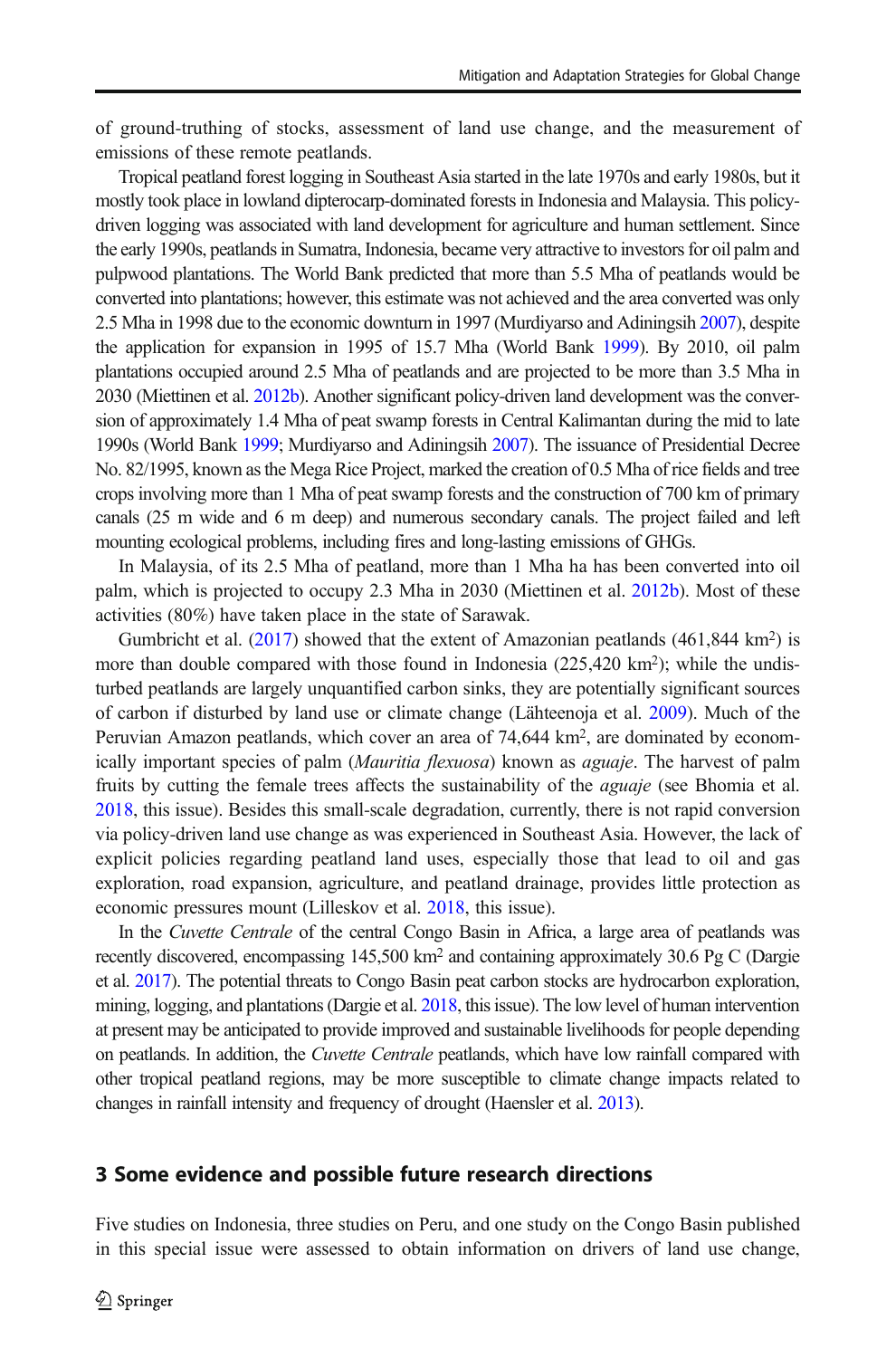emission factors, and pathways of GHG emissions. The evidence in terms of GHG fluxes and associated drivers was compared and the gaps are discussed to guide future research directions. The synthesis of these studies should inform peatland restoration policies and best practices such as those being implemented in Indonesia. Even if the current converted land use is going to persist, mitigation measures such as REDD+ may be proposed and guidance provided.

## 3.1 Emission factors

Among other parameters, the most important parameter the policy community and practitioners would like to elucidate is the peatland conversion emission factor (EF). The EF is a parameter that determines how changes in land management affect GHG emissions. Land managers need to base decisions on minimizing GHG emissions if they aim to have sustainable land uses that are environmentally friendly, economically viable, and socially acceptable. These emission factors need to consider changes in storage in both vegetation and peat, the latter of which is the much larger pool.

Considering only vegetation, along the trajectory of land use change from secondary PSF conversion to oil palm plantation, PSFs usually pass through a transition stage in the form of shrub or abandoned area in the land use trajectory. Table 1 summarizes the EF at each stage based on the stock difference approach for vegetation.

The factors summarized in Table 1 indicate that the more disturbed the ecosystem, the more emissions that resulted. Among other converted ecosystems that had large emissions (and hence were most degraded) were the deforested and drained PSFs that underwent fires, with emissions of  $20.4 \pm 2.9$  Mg CO<sub>2</sub> ha<sup>-1</sup> year<sup>-1</sup>.

Examining the C stocks categories of the *aguaje*-dominated palm swamp forest ecosystems (aguajales) in the Peruvian Amazon, Bhomia et al. [\(2018](#page-11-0)) (this issue) developed an index of forest degradation level based on aguaje size distribution and amount of downed woody debris. They concluded that the *aguajales* did not differ significantly in degradation between the three sub-watersheds sampled. Within each watershed, there was a wide range of degradation scores. As degradation increased, aguaje biomass decreased significantly, whereas there was a non-significant trend to lower total forest biomass. It will take additional work, such as longitudinal studies in fixed plots, to translate these extractive disturbances to emission factors.

Alternatively, emission factors may be estimated using a gain–loss approach in a particular type of conversion. Estimations are based on the carbon balance between the gain (from carbon sequestration during photosynthesis causing growth in biomass, dead wood, and organic litter accumulation) and the loss (due to respiration, harvest, and fire). This approach includes both changes in phytomass and soil carbon. Large temporal and spatial variabilities

| Land use type                                        | Initial biomass C<br>$(Mg \text{ ha}^{-1})$ | C stocks difference<br>$(Mg ha^{-1})$ | Emission factor<br>$(Mg C ha^{-1} year^{-1})^*$ |
|------------------------------------------------------|---------------------------------------------|---------------------------------------|-------------------------------------------------|
| Drained degraded secondary<br>PSF $(n = 27)$         | $102.8 \pm 27.8$                            | $116.9 \pm 39.8$                      | $11.7 \pm 4.0$                                  |
| Drained shrub that has<br>undergone fires $(n = 55)$ | $15.7 \pm 3.7$                              | $204.1 \pm 28.6$                      | $20.4 \pm 2.9$                                  |
| Oil palm (calculated)                                | $31.6 \pm 8.8$                              | $188.1 \pm 29.8$                      | $7.5 \pm 1.2$                                   |

**Table 1** Emission factors derived from C stock differences of vegetation from intact PSFs of  $206.7 \pm$ 37.6 Mg ha<sup>−</sup><sup>1</sup> into other land use types (adapted from Hergoualc'h and Verchot [2011\)](#page-11-0)

\*25 years of rotation for oil palm and 10 years since conversion for other land use types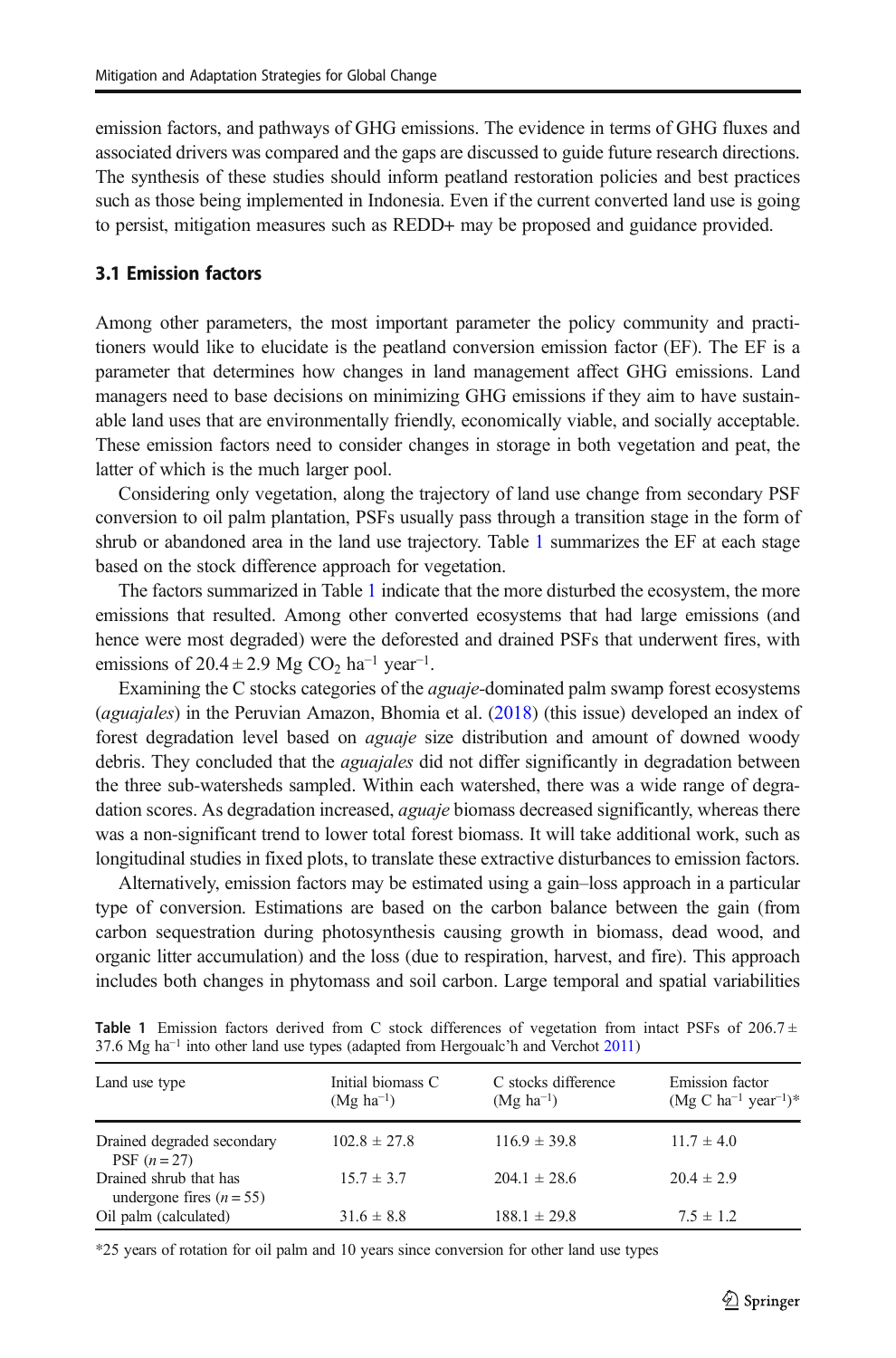will be inevitable, but they capture in situ processes, which represent the characteristics of the system as summarized in Table 2. The C balance may be converted into emission factors by multiplying with 3.67, which is the ratio of  $CO_2/C$  molecular weights.

### 3.2 Partitioning autotrophic and heterotrophic soil respiration

The use of the term respiration connotes the production of  $CO<sub>2</sub>$  by organisms, including plants. There are two different pathways that contribute to total respiration for ecosystems. Autotrophic (plant) respiration carried out by living roots and shoots is controlled by plant ecophysiological processes, while heterotrophic respiration in soils refers largely to microbial processes, and mediates the decomposition of soil organic matter. The latter is largely regulated by water tables and resultant limitations to oxygen availability, and secondarily by other environmental factors.

Direct soil respiration measurements conducted in drained forested peatlands that were converted to shrublands and underwent fires in Central Kalimantan emitted  $52.4 \pm 4.1$  Mg CO<sub>2</sub> ha<sup>-1</sup> year<sup>-1</sup>, and from rewetted secondary PSFs emitted  $42.9 \pm 3.6$  Mg CO<sub>2</sub> ha<sup>-1</sup> year<sup>-1</sup> (Murdiyarso et al. [2018;](#page-12-0) this issue). These soil respiration measurements must be combined with other approaches (e.g., estimates of net primary production and DOC production) to close the carbon budget, and require additional partitioning approaches to provide estimates of heterotrophic soil respiration.

Partitioning of respiration into heterotrophic and autotrophic components is important for a number of reasons. By altering the environment to reduce heterotrophic and/or autotrophic respiration, there is an opportunity to reduce  $CO<sub>2</sub>$  emissions as part of mitigation actions. Reductions of heterotrophic respiration are particularly important to minimize carbon losses from ecosystems, and estimates of heterotrophic respiration are needed to calculate soil emission factors. Hence, it is important to partition heterotrophic and autotrophic respiration as components of soil respiration to understand the impact of management on heterotrophic fluxes. Trenching soils to exclude root respiration is one way to estimate the heterotrophic contribution to soil respiration. By subtracting heterotrophic respiration from total respiration, one may get estimates of autotrophic respiration. As shown in Table [3,](#page-6-0) in many cases, including those from this volume, heterotrophic respiration dominates total soil respiration, indicating that deforested PSF soils continue to decompose and remain a major source of  $CO<sub>2</sub>$ . The fact that heterotrophic respiration in intact and drained areas does not appear to be significantly different merits further investigation.

| Land use type                                  | $C$ gain<br>C loss<br>$(Mg C ha^{-1} year^{-1})$ |                | C balance        | Emission factor<br>$(Mg CO2 ha-1 year-1)$ |
|------------------------------------------------|--------------------------------------------------|----------------|------------------|-------------------------------------------|
| Intact PSF $(n=33, 15)$                        | $8.9 \pm 1.4$                                    | $7.5 \pm 1.1$  | $-(1.4 \pm 1.8)$ | $-(5.1 \pm 6.6)$                          |
| Drained degraded secondary PSF<br>$(n=62, 23)$ | $5.1 \pm 2.3$                                    | $10.4 \pm 1.1$ | $5.3 \pm 2.6$    | $19.5 \pm 9.5$                            |
| Drained shrub underwent fires<br>$(n=9, 24)$   | $4.2 \pm 1.0$                                    | $15.4 \pm 1.5$ | $11.2 \pm 1.8$   | $41.1 \pm 6.7$                            |
| Oil palm $(n=8, 11)$                           | $5.0 \pm 1.0$                                    | $13.2 \pm 2.7$ | $8.2 \pm 2.9$    | $30.1 \pm 10.6$                           |

Table 2 Emission factors derived from a gain–loss or flux change approach for land use change from PSFs to other land use types (adapted from Hergoualc'h and Verchot [2014](#page-11-0))

Negative (emission) sign indicates net gain of  $CO<sub>2</sub>$  when atmospheric  $CO<sub>2</sub>$  is sequestered

The two numbers within the brackets indicate the number of sample to estimate C gain and C loss respectively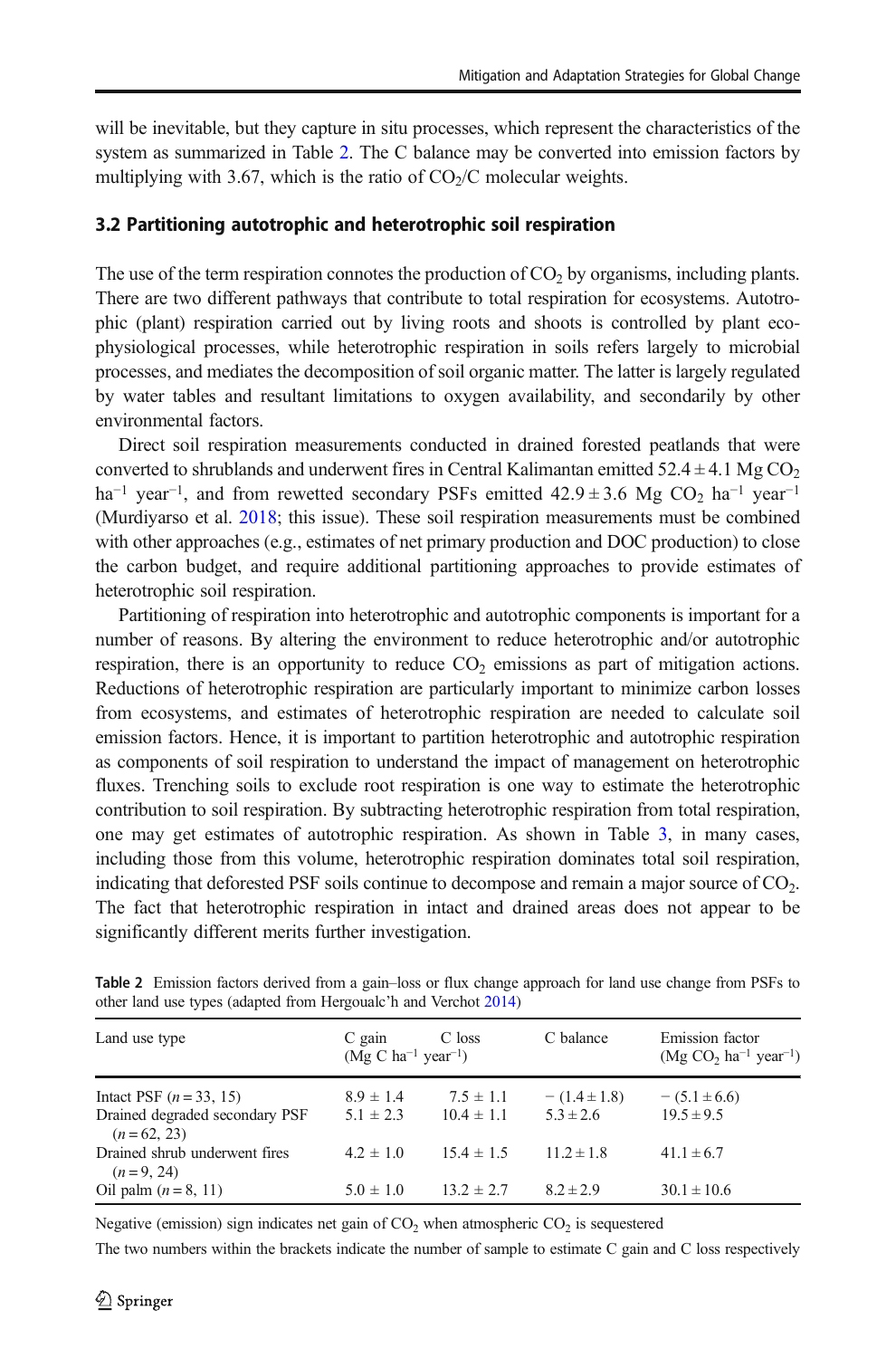| Location                              | Soil respiration<br>$(Mg \text{ ha}^{-1} \text{ year}^{-1})$ |                | Land use type                                | Reference                              |
|---------------------------------------|--------------------------------------------------------------|----------------|----------------------------------------------|----------------------------------------|
|                                       | Heterotrophic Total                                          |                |                                              |                                        |
| Jambi, Sumatra                        | $9.6 \pm 7.7$                                                |                | $20.2 \pm 3.4$ Primary peat swamp<br>forest  | Comeau 2016                            |
|                                       | $15.7 \pm 1.0$                                               |                | $18.7 \pm 1.1$ Degraded peat swamp<br>forest |                                        |
|                                       | $22.9 \pm 2.0$                                               |                | $26.4 \pm 1.7$ Oil palm plantation           |                                        |
| Ketapang, West Kalimantan             | $37.7 \pm 2.4$                                               |                | $48.5 \pm 2.7$ Peat swamp forest             | Basuki 2017                            |
|                                       | $40.7 \pm 1.2$                                               |                | $50.2 \pm 2.4$ Logged peat swamp<br>forest   |                                        |
|                                       | $30.7 \pm 2.5$                                               |                | $40.8 \pm 2.3$ Early seral (shrub)           |                                        |
|                                       | $38.7 \pm 2.0$                                               | $47.5 \pm 1.6$ | Smallholder oil palm                         |                                        |
| Tanjung Puting, Central<br>Kalimantan | $25.5 \pm 1.0$                                               |                | $35.1 \pm 1.3$ Primary peat swamp<br>forest  | Hergoualc'h et al. 2017                |
|                                       | $29.8 \pm 1.1$                                               |                | $30.6 \pm 1.6$ Oil palm (2 years)            |                                        |
|                                       | $24.2 \pm 1.0$                                               |                | $37.3 \pm 1.2$ Oil palm (7 years)            |                                        |
| Katingan, Central<br>Kalimantan       | $20.8 \pm 1.3$                                               | $42.9 \pm 3.6$ | Secondary peat swamp<br>forest               | Murdiyarso et al. 2018 (this<br>issue) |
| Sebangau, Central<br>Kalimantan       |                                                              |                | 73.1–74.4 Primary peat swamp<br>forest       | Jauhiainen et al. 2008                 |
|                                       |                                                              |                | 27.8–26.1 Deforested peatlands               |                                        |

<span id="page-6-0"></span>Table 3 Heterotrophic and total soil respiration from different types of land use before and after PSF conversion in Indonesia

By separating heterotrophic respiration from total respiration, we can test the effect that rewetting of drained peatlands has on soil  $CO<sub>2</sub>$  fluxes and help evaluate rehabilitation or restoration methods. Moreover, the calculated autotrophic respiration data may be used to help determine the species to be introduced in replanting activities. Figure [2](#page-7-0) summarizes the pathways of carbon cycling from various compartments of carbon-rich peatlands.

#### 3.3 Net primary production and net ecosystem production

As shown in Fig. [2,](#page-7-0) gross primary production (GPP) does not predict the carbon balance of ecosystems because of the importance of respiratory losses. The better indicators of the system productivity are net primary production (NPP) and net ecosystem production (NEP), which are respectively defined as:

$$
NPP = GPP-Ra \tag{1}
$$

And

$$
NEP = GPP - Ra - Rh
$$
 (2)

And, by substitution from Eq. 1

$$
NEP = NPP - Rh
$$
 (3)

where Ra is autotrophic respiration and Rh is heterotrophic respiration. Separating Rh from the total respiration reported in this issue (Murdiyarso et al. [2018;](#page-12-0) Saragi-Sasmito et al. [2018](#page-12-0)) is a useful approach to estimating NEP when combined with separate estimates of NPP. The latter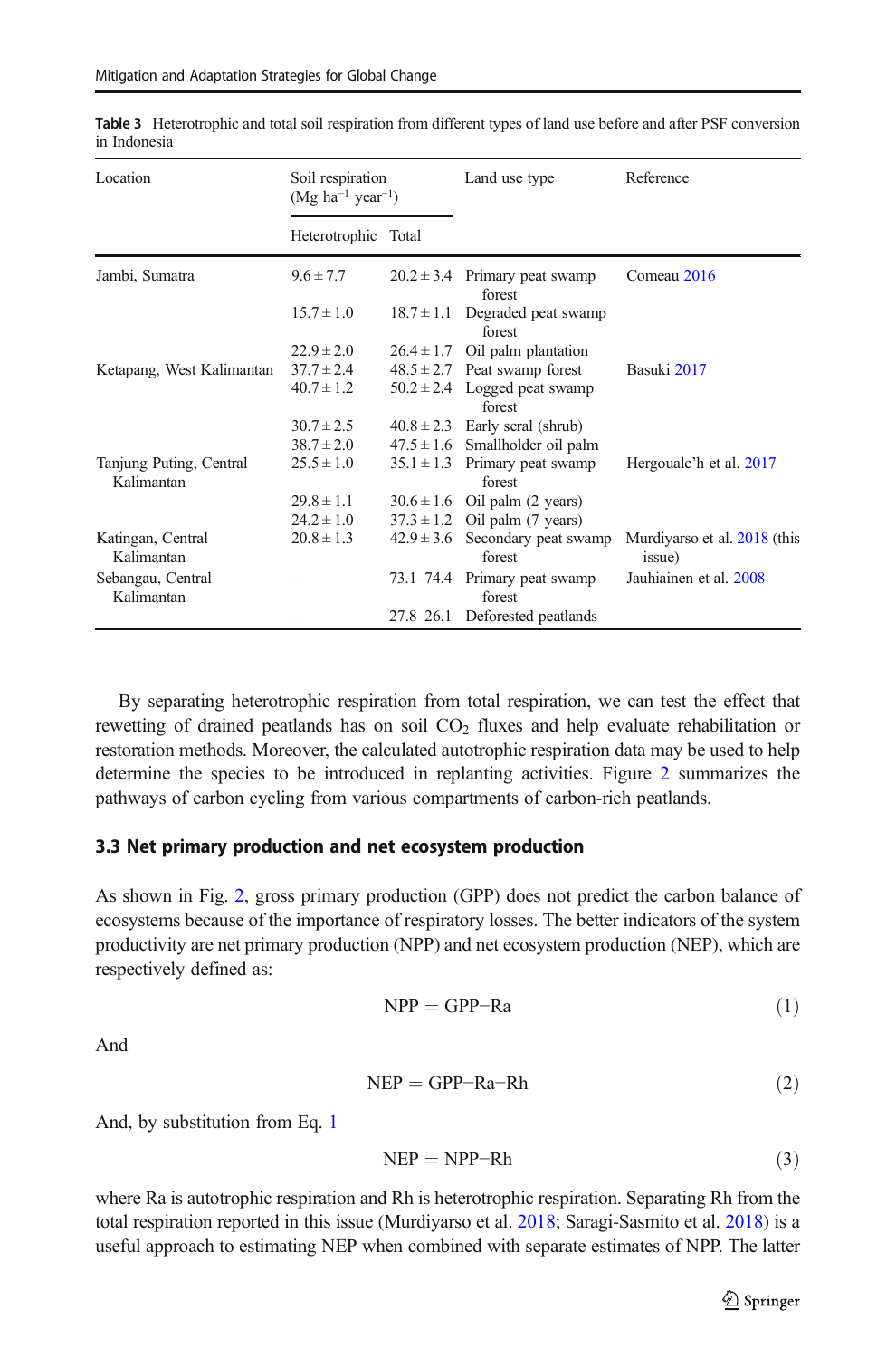<span id="page-7-0"></span>

Fig. 2 Carbon pools and fluxes in peatlands and the processes and pathways that influence those pools and fluxes

is a close approximation to total ecosystem carbon balance, once other loss terms such as DOC export and loss of other gasses (e.g.,  $CH<sub>4</sub>$ ) are accounted for.

Direct measurement of NPP, undertaken by Basuki et al. [\(2018\)](#page-11-0) in this issue, provides insight into land use impacts on components of carbon cycling. Aboveground NPP was estimated by summing litter production and forest growth, and belowground NPP (BNPP) by allometry. The authors point out that the source for root allometry is from a different ecosystem type, suggesting the need for better estimates of BNPP in Indonesian peatlands to constrain ecosystem C budgets. The approach was applied in PSFs, logged PSFs, smallholder oil palm plantations, and shrub areas (early seral) following PSF conversion and indicated that NPP was highest in the intact peat swamp forests, and declined in logged, early seral, and oil palm stands.

Complementing these estimates with estimates of heterotrophic respiration (Basuki [2017\)](#page-11-0) would provide an estimate of NEP (Eq. [3](#page-6-0)). Based on NEP, it was found out that logged PSFs and smallholder oil palm were net sources of  $CO<sub>2</sub>$ . In contrast, PSF and early seral were net sinks (Basuki et al. [2018](#page-11-0), this issue).

## 3.4 Water regimes and emissions

Measuring the entire hydrologic cycle is difficult and knowledge is limited to support and lead to improvements in existing regulations. However, several more easily measurable peat water properties are indicative of the water regime and have been explored in the present issue. Saturated hydraulic conductivity was found to be a useful characteristic to further describe peat properties with regard to water regimes (Kurnianto et al. [2018;](#page-12-0) this issue), information necessary to accurately model peatland hydrology. Additionally, van Lent et al. ([2018](#page-12-0); this issue) demonstrated that the wetness of peat is well represented by water-filled pore space (WFPS) and WFPS in turn predicted emissions of  $CO<sub>2</sub>$ . Swails et al. [\(2018;](#page-12-0) this issue) successfully used remote sensing to estimate peatland water storage anomalies, which in turn explained a large percentage of the variation in soil respiration, providing a promising approach for landscape-scale estimates of peat water status, peatland fires, and greenhouse gas emissions.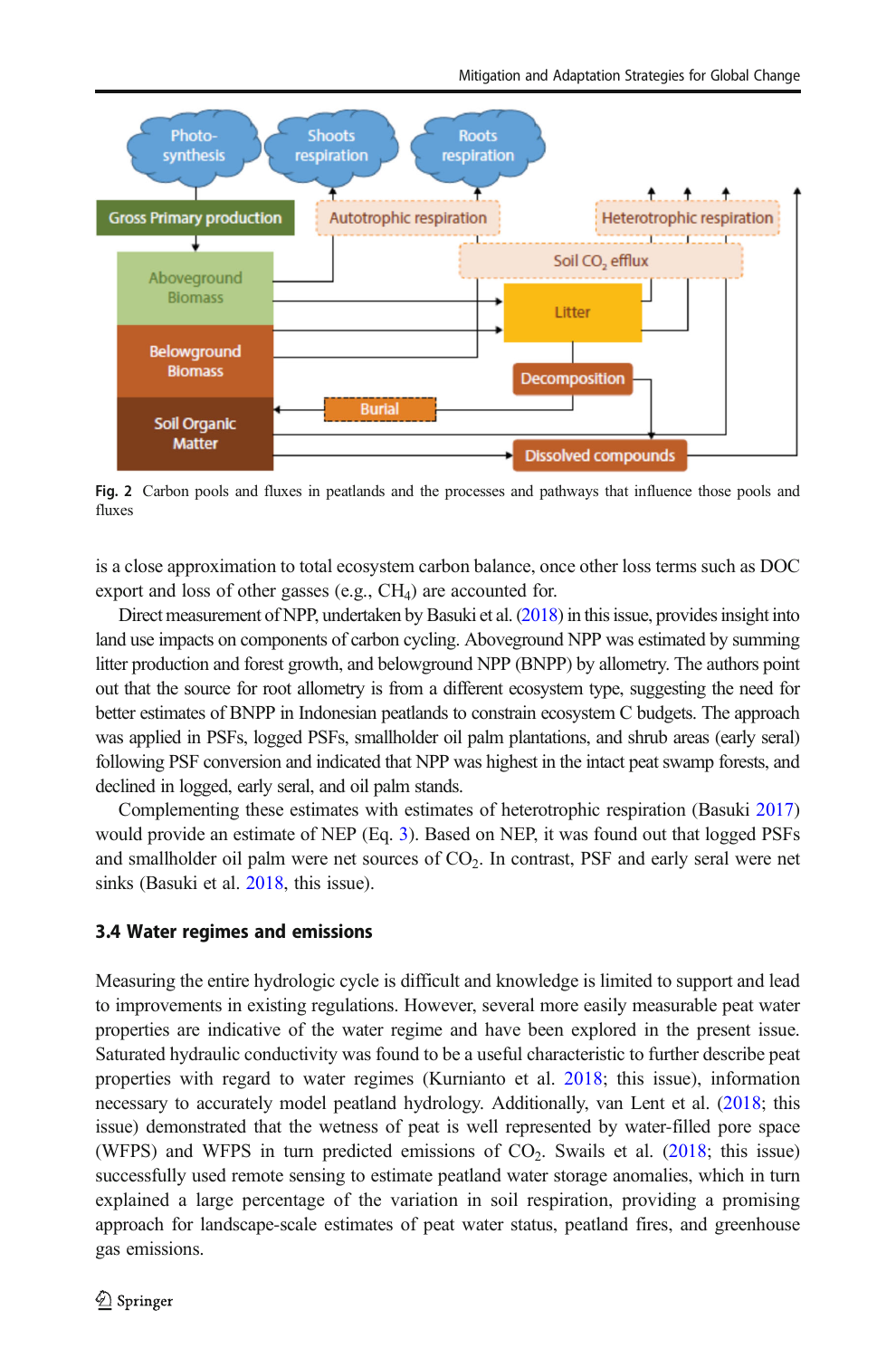## 4 Policy implications

The presence of water or waterlogged environments is essential for the stability of tropical peatlands. Understanding peatland hydrology and water regimes is key in framing strategies for the restoration or rehabilitation of degraded peatlands and conservation of intact peatlands. One of the most direct ways to restore degraded peatlands and probably the most effective means to reduce GHG emissions is rewetting drained peatlands. In the case of Indonesia, a number of compliance points were established and are being monitored by the government. These policy-driven regulations create incentives for those who comply and disincentives for those land managers who do not. Improved ability to model and remotely monitor peatland hydrology provided by several of the papers in this special issue will increase our ability to monitor the effectiveness of such policies.

Improved knowledge about peat characteristics would enhance a country's capacity in monitoring, reporting, and verification (MRV). The National Communication and Biennial Update Report (BUR) would benefit immensely from the availability of information addressing emission factors and ancillary data related to peat characteristics. Likewise, project-based activities such as REDD+ and NAMA would generate better outcomes and with their greater credibility, when directly adopting high-tier emission factors offered in this special issue.

Common themes seem to be emerging regarding threats to the relatively intact peatlands of Africa and South America. In the Congo Basin, which covers the Republic of the Congo (ROC) and the Democratic Republic of the Congo (DRC), Dargie et al. ([2018](#page-11-0); this issue) indicated the potential threats relating to peatland degradation include infrastructure development and support for hydrocarbon exploration and mining. Both disturbances would require strong policy aimed at the protection of national parks scattered in the region. Similarly, in Peru, the lack of policy to protect unique peat swamp forests (both aguajales and pole forests) in the Peruvian Amazon combined with plans to expand road networks in the area (Lilleskov et al. [2018;](#page-12-0) this issue) indicates a looming threat to peatland integrity. Table [4](#page-9-0) summarizes the options of policy and measures to be explored in the abovementioned regions with different challenges.

If the scale of the activities is assumed to be closely linked with the geographic coverage, small-scale projects may be implemented at a subnational level, while large-scale projects or programs may be governed at a national level. A framework is needed to strategize the implementation to ensure the balance between conservation and development objectives is built around the climate agenda. It is necessary that such a framework is supported by the availability of technical support, legal arrangements, and financial mechanisms. Figure [3](#page-10-0) shows technical support actions (MRV system), possible legal arrangements (regulatory framework), and financial mechanism (payment or incentives) directions.

It is obvious that the action at national level can be completely different in terms of the expertise needed, legal arrangement required, and the basis of benefit sharing. While peatlands are very important and yet vulnerable ecosystems globally, the challenges along the conservation and development nexus can be very different from one region or country to the other. Innovative ways of blending them are required and being mindful of the local context is crucial.

Peatland conservation is very much in line with mitigation measures, while restoration could be treated as adaptive management or adaptation to the changing climate. Globally, this approach is mandated under the Paris Agreement, namely the NDC, by which adaptation and mitigation may be implemented in a balanced manner.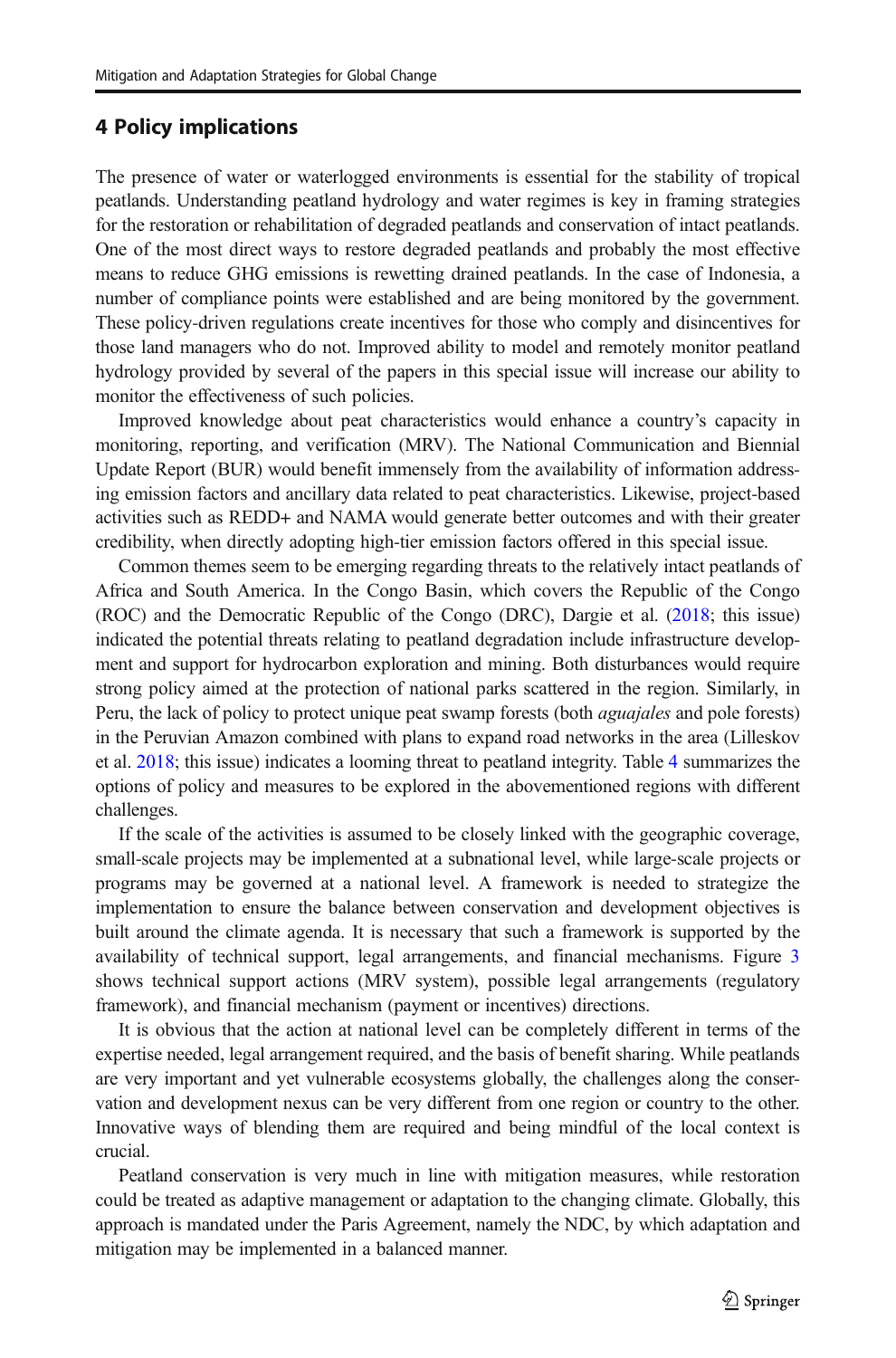| Region and general peat<br>type                                       | Global agenda                                                                                                             | National agenda                                                                                                                                                                                                   | Subnational agenda                                                                                                |
|-----------------------------------------------------------------------|---------------------------------------------------------------------------------------------------------------------------|-------------------------------------------------------------------------------------------------------------------------------------------------------------------------------------------------------------------|-------------------------------------------------------------------------------------------------------------------|
| Asia<br>Ombrotrophic,<br>often deep                                   | $-$ NDC<br>$-$ REDD $+$<br>- Aichi<br><b>Biodiversity</b><br>Targets<br>- Ramsar<br>Convention<br>- Green Climate<br>Fund | - Restoration through rewetting<br>and revegetation<br>- Fire avoidance<br>- Exploring C market                                                                                                                   | - Sustainable livelihoods<br>based on non-wood<br>forest products<br>- Paludiculture practices                    |
| Latin America<br>Ombrotrophic and<br>minerotrophic                    | - NDC<br>- NAMA<br>- Aichi<br>Biodiversity<br>Targets<br>- Ramsar<br>Convention<br>- Green Climate<br>Fund                | - Conservation of minerotrophic<br>palm species-dominated<br>system and ombrotrophic pole<br>forests<br>- Land use planning<br>in a dynamic fluvial system<br>- Explicit national<br>policies regarding peatlands | - Non-wood forest<br>products<br>- Value chain of palm<br>species<br>- Sustainable fruit<br>harvesting techniques |
| Africa<br>Ombrotrophic,<br>low nutrient status.<br>relatively shallow | - NDC<br>- NAMA<br>- Aichi<br><b>Biodiversity</b><br>Targets<br>- Ramsar<br>Convention<br>- Green Climate<br>Fund         | - Conservation program<br>- Hydrocarbon exploration<br>- Land use planning<br>- Infrastructure development<br>- Promotion of national park<br>status                                                              | - Livelihood options<br>of local community<br>- Fish and aquaculture<br>practices                                 |

<span id="page-9-0"></span>Table 4 Summary of options for policy and measures to meet national and subnational agendas that align with the global agenda through adopted international treaties. See Lilleskov et al. ([2018](#page-12-0); this issue) and Dargie et al. [\(2018;](#page-11-0) this issue) for expanded discussion of policy options

NDC, nationally defined contribution; REDD+, reducing emissions from deforestation and forest degradation, and foster conservation, sustainable management of forests, and enhancement of forest carbon stocks; NAMA, nationally appropriate mitigation action

## 5 Concluding remarks: mitigation strategy options

Mitigation strategy options arising from the current issue include continued refinement of scientific understanding of peatland function and application of these findings to efforts for reducing greenhouse gas emissions in ways that address the specific regional threats and challenges.

First, the studies in the present issue will further refine higher tier emission factors and identify drivers of conversion as evidence to better estimate GHG emissions with acceptable uncertainties. Specifically, science-based knowledge and understanding of peat characteristics, such as chemical properties, microbial biomass, emission factors for all trace gases, hydraulic conductivity, water-filled pore space, and water storage anomalies, and their incorporation into models of ecosystem function, are keys to the success of landscape-level modeling of peatland greenhouse gas emissions, restoring/rehabilitating degraded peatlands, and conserving intact peatlands.

Second, evidence-based policy may be formulated, based on the studies in this issue and elsewhere, to allow the design of measures needed to implement national programs and/or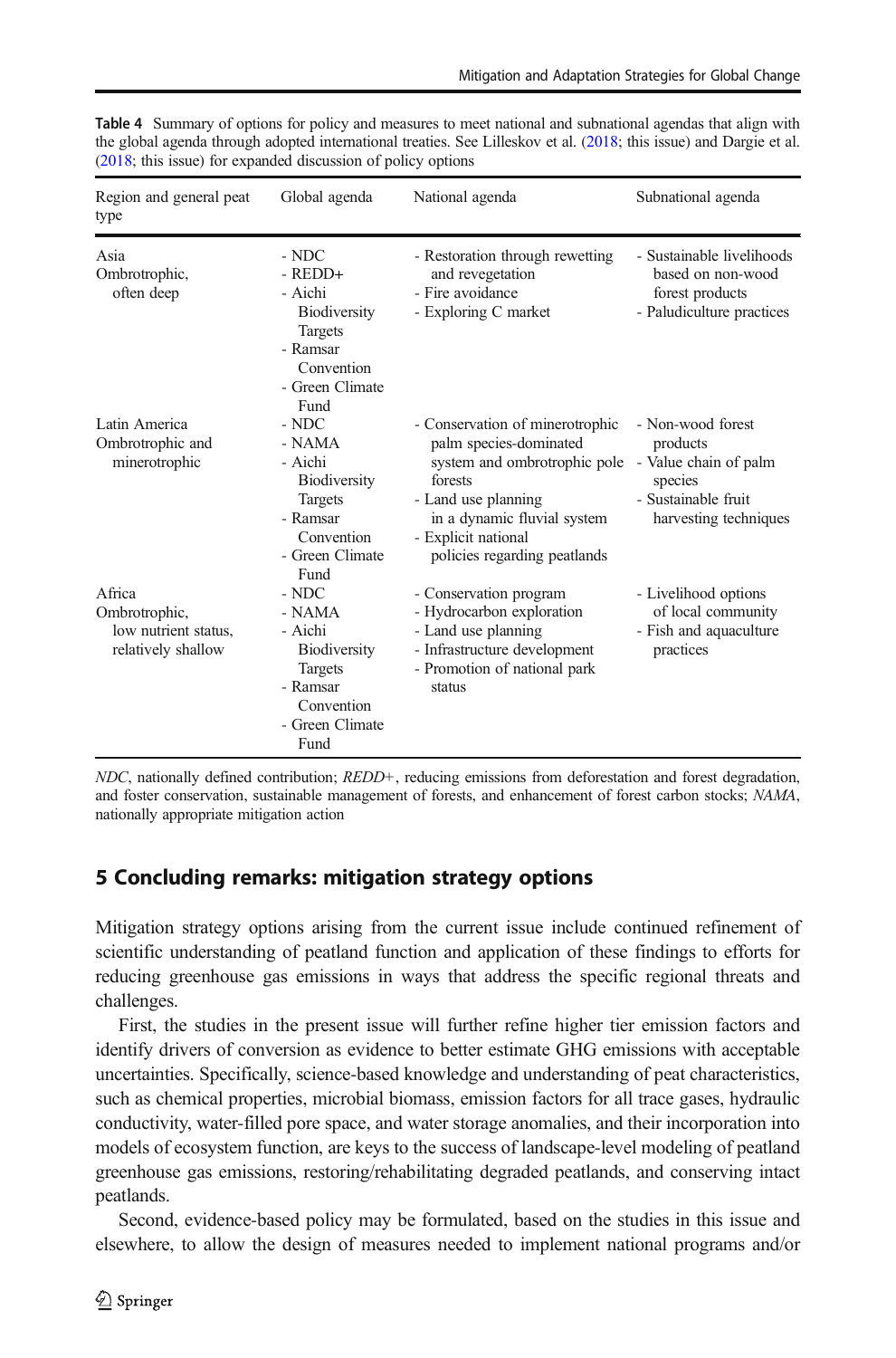<span id="page-10-0"></span>

Fig. 3 Framework to balance development and conservation agendas to address national objectives (large scale) and local objectives (small scale) in high carbon storage peatlands while enhancing their high conservation value (HCV)

specific subnational projects that align with the global climate agenda. Moreover, they may be evaluated to improve the performance and be extrapolated for application elsewhere. Evidence-based policies will enhance the credibility of the activities for participation in rational compensation scheme. Given the differences among and within countries, strategies will be most effective if tailored to local conditions. For example, in areas presently subjected to extensive land use change (e.g., Sumatra and Kalimantan), strategies appropriately include efforts to restore peatland hydrology and sustainable forest practices; whereas in areas not yet subjected to extensive peatland land use change (e.g., Papua, Congo, and Peru), strategies to limit unsustainable land uses, such as peatland drainage and conversion to oil palm, are more appropriate. In the latter regions, there is a common theme of fairly extensive conservation areas that are vulnerable to lack of adequate enforcement under increasing economic pressures. Policies that recognize peatlands as hydrologically and ecologically unique and vulnerable ecosystem type at the national level, combined with appropriate valuation of their unique ability to store carbon over long time scales, could increase the likelihood that these peatlands will continue to be GHG sinks rather than serve as major GHG sources. More detailed mitigation strategy recommendations can be found in specific articles in this issue.

Evidence-based policy and measures such as REDD+ and NAMAs and other mitigation mechanisms guided by the NDCs of the Paris Agreement demonstrate how science and policy can work hand-in-hand.

Future research directions building on the present studies should allow the refinement of emission factors; provide a better understanding of the drivers of deforestation and peatland degradation, and of site-specific factors controlling emissions; and provide tools for costeffective (e.g., remotely sensed) monitoring of peatland hydrologic status linked to modeling of GHG emissions. In addition to improving credibility, well-designed projects will in turn improve the livelihoods of the community and the resilience of peatlands to detrimental pressures.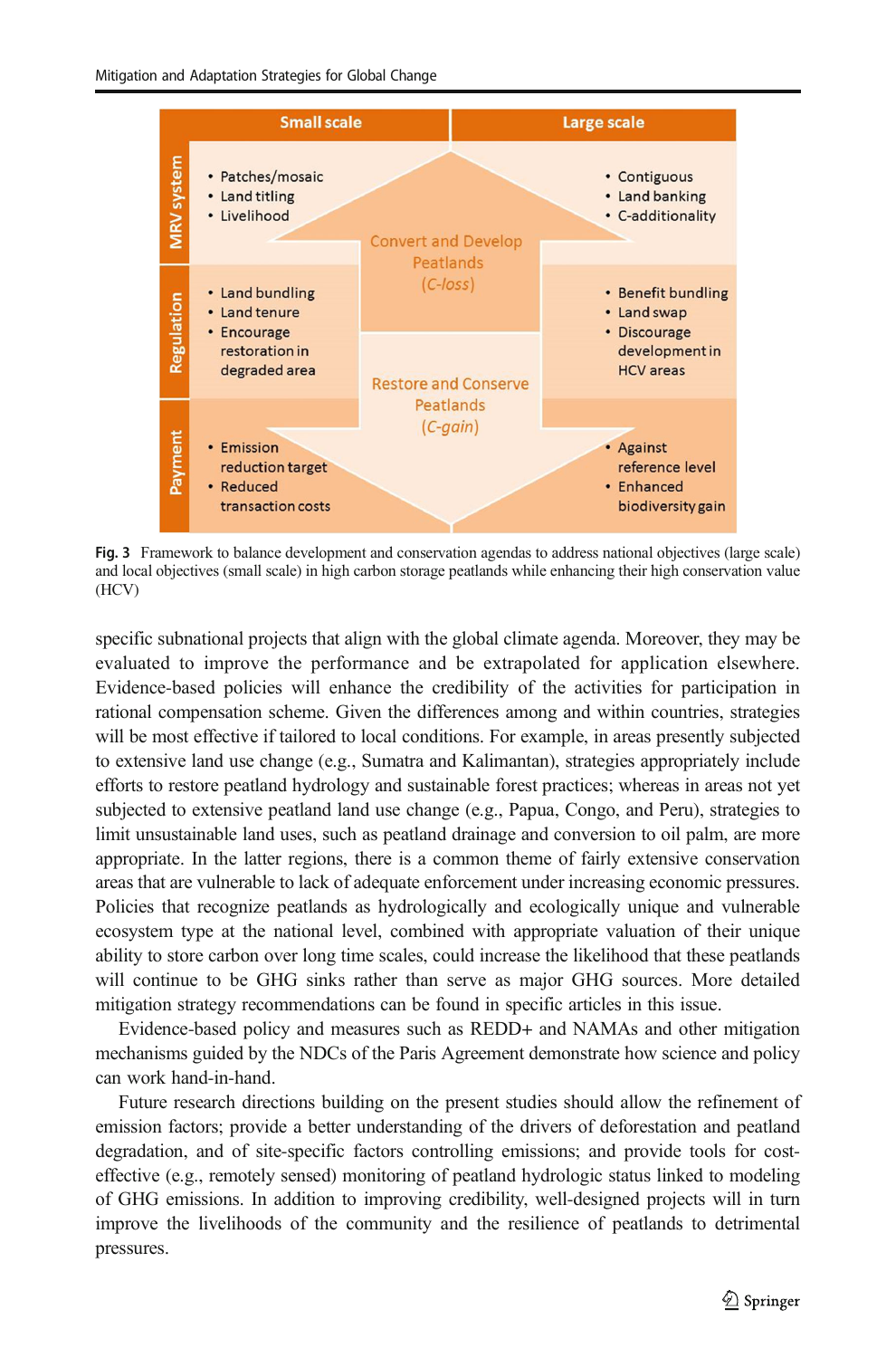<span id="page-11-0"></span>Acknowledgments This work is supported by the United States Agency for International Development (USAID) through the Sustainable Wetlands Adaptation and Mitigation Program (SWAMP), to the Center for International Forestry Research (CIFOR) with Grant Agreement No. MTO 069018 and to the United States Forest Service.

Open Access This article is distributed under the terms of the Creative Commons Attribution 4.0 International License (http://creativecommons.org/licenses/by/4.0/), which permits unrestricted use, distribution, and reproduction in any medium, provided you give appropriate credit to the original author(s) and the source, provide a link to the Creative Commons license, and indicate if changes were made.

Publisher's note Springer Nature remains neutral with regard to jurisdictional claims in published maps and institutional affiliations.

## **References**

- Basuki I (2017) Carbon dynamics in response to land cover change in tropical peatlands, Kalimantan, Indonesia. PhD Dissertation. Oregon State University. Corvallis.
- Basuki I, Kauffman JB, Peterson J, Anshari G, Murdiyarso D (2018) Land cover changes reduce net primary production in tropical coastal peatlands of West Kalimantan, Indonesia. Mitig Adapt Strateg Glob Change. <https://doi.org/10.1007/s11027-018-9811-2>
- Bhomia RK, van Lent J, Rios JM, Hergoualc'h K, Coronado ENH, Murdiyarso D (2018) Impacts of Mauritia flexuosa degradation on the carbon stocks of freshwater peatlands in the Pastaza-Marañón river basin of the Peruvian Amazon. Mitig Adapt Strateg Glob Change. <https://doi.org/10.1007/s11027-018-9809-9>
- [BRG] Badan Restorasi Gambut (2016) Rencana Strategis Badan Restorasi Gambut 2016-2020. BRG, Jakarta.
- Carlson KM, Goodman LK, May-Tobin CC (2015) Modeling relationships between water table depth and peat soil carbon loss in Southeast Asian plantations. Environ Res Lett 10:74006
- Comeau L-P (2016) Carbon dioxide fluxes and soil organic matter characteristics on an intact peat swamp forest, a drained and logged forest on peat, and a peatland oil palm plantation in Jambi, Sumatra, Indonesia. PhD Thesis. Aberdeen University
- Couwenberg J, Dommain R, Joosten H (2009) Greenhouse gas fluxes from tropical peatlands in south-east Asia. Glob Chang Biol 16:1715–1732
- Chisholm RA, Wijedasa LS, Swinfield T (2016) The need for long-term remedies for Indonesia's forest fires. Conserv Biol 30:5–6
- Dargie GC, Lewis SL, Lawson IT, Mitchard ETA, Page SE, Bocko YE, Ifo SA (2017) Age, extent and carbon storage of the central Congo Basin peatland complex. Nature 542(7639):86–90. [https://doi.org/10.1038](https://doi.org/10.1038/nature21048) [/nature21048](https://doi.org/10.1038/nature21048)
- Dargie GC, Lawson IT, Rayden T, Miles L, Mitchard ETA, Page SE, Bocko YE, Ifo SA, Lewis SL (2018) Congo Basin peatlands: threats and conservation priorities. Mitig Adapt Strateg Glob Change. [https://doi.](https://doi.org/10.1007/s11027-017-9774-8) [org/10.1007/s11027-017-9774-8](https://doi.org/10.1007/s11027-017-9774-8)
- Gumbricht T, Roman-Cuesta RM, Verchot L, Herold M, Wittmann F, Householder E, Herold N, Murdiyarso D (2017) An expert system model for mapping tropical wetlands and peatlands reveals South America as the largest contributor. Glob Chang Biol 23:3581–3599. <https://doi.org/10.1111/gcb.13689>
- Haensler A, Saeed F, Jacob D (2013) Assessing the robustness of projected precipitation changes over central Africa on the basis of a multitude of global and regional climate projections. Clim Chang 121(2):349–363. <https://doi.org/10.1007/s10584-013-0863-8>
- Hergoualc'h K, Verchot LV (2011) Stocks and fluxes of carbon associated with land use change in Southeast Asian tropical peatlands: a review. Glob Biogeochem Cycle 25. <https://doi.org/10.1029/2009GB003718>
- Hergoualc'h K, Verchot LV (2014) Greenhouse gas emission factors for land use and land-use change in Southeast Asian peatlands. Mitig Adapt Strateg Glob Change 19:789–807. [https://doi.org/10.1007/s11027-](https://doi.org/10.1007/s11027-013-9511-x) [013-9511-x](https://doi.org/10.1007/s11027-013-9511-x)
- Hergoualc'h K, Hendry DT, Murdiyarso D. Verchot LV (2017) Total and heterotrophic soil respiration in a swamp forest and oil palm plantations on peat in Central Kalimantan, Indonesia. Biogeochemistry. <https://doi.org/10.1007/s10533-017-0363-4>
- Hirano T, Segah H, Kusin K, Limin S, Takahashi H, Osaki M (2012) Effects of disturbances on the carbon balance of tropical peat swamp forests. Glob Chang Biol 18:3410–3422
- Huijnen V, Wooster MJ, Kaiser JW, Gaveau DLA, Flemming J, Parrington M, Inness A, Murdiyarso D, Main B, van Weele M (2016) Fire carbon emissions over maritime southeast Asia in 2015 largest since 1997. Sci Rep 6:26886